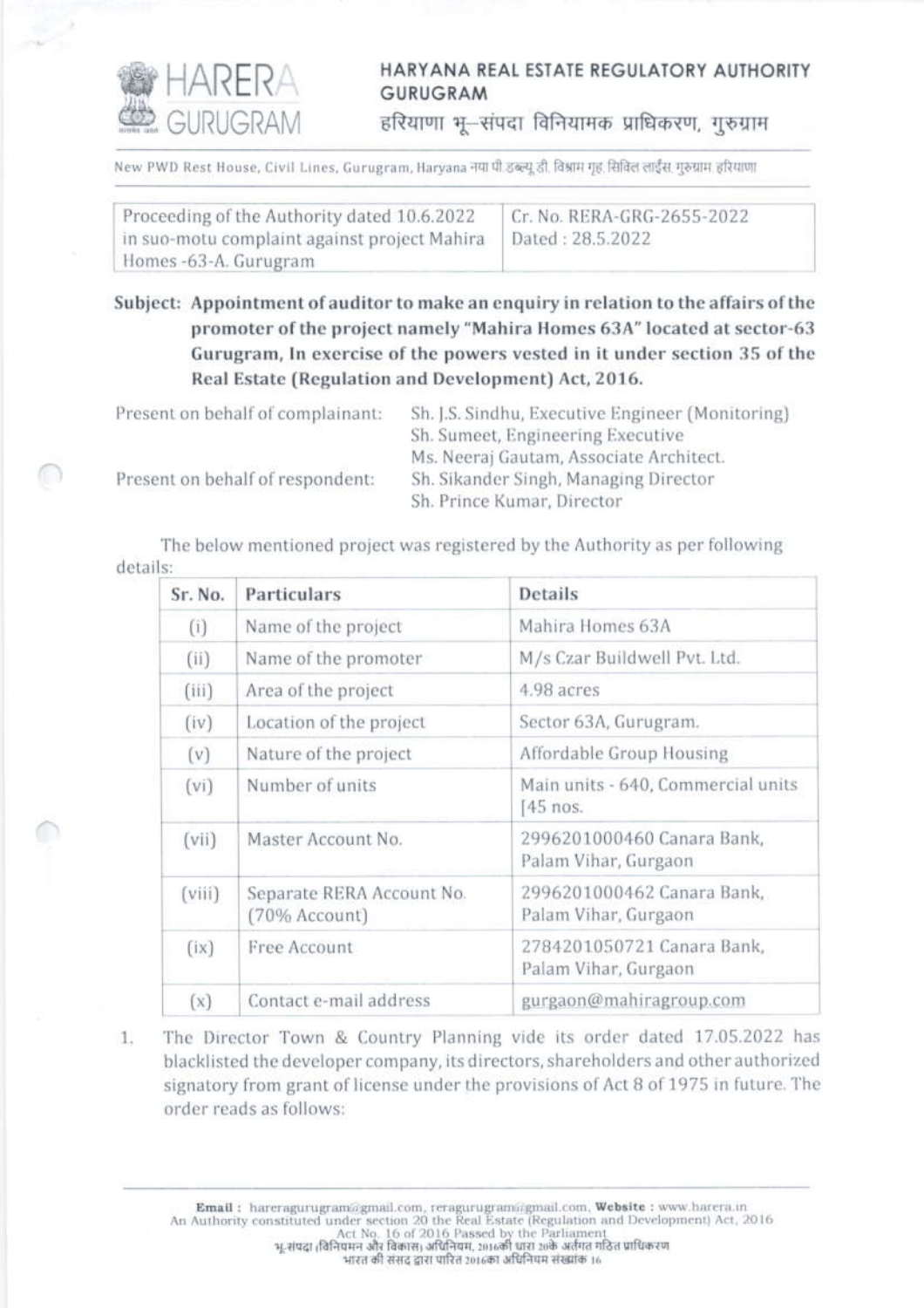

## HARYANA REAL ESTATE REGULATORY AUTHORITY **GURUGRAM** हरियाणा भू-संपदा विनियामक प्राधिकरण, गुरुग्राम

New PWD Rest House, Civil Lines, Gurugram, Haryana नया पी.इब्ल्यू.डी. विश्राम गृह सिविल लाईंस गरुग्राम हरियाणा

"Whereas, on account of committing various grave violations in license no. 128 of 2019, 31 of 2019, 24 of 2020 and 66 of 2021 dated, aranted for development of affordable group housing colony in Sector-63A, 103, 95 & 104, Gurugram, forged and fabricated bank guarantees and also forged signatures of the bank officials/officer on the bank guarantees which was submitted by CZAR Buildwell Pvt. Ltd., at the time of grant of license No. 66 of 2021 and replacement the old bank guarantees in lieu of fresh Bank Guarantees submitted in the three other licenses as indicated above which were issued to Mahira Buildtech Pvt. Ltd. and CZAR Buildwell Pvt. Ltd. It has been accordingly decided to blacklist the developer compa ny Le. Mahira Buildtech Pvt. Ltd. & CZAR Buildwell Pvt. Ltd., its Directors, shareholders and other authorized signatory from grant of any new license under the provisions of Act 8 of 1975 in future. Accordingly, all concerned are hereby directed not to process any application of above said company, its Directors and shareholders for grant of license under the Act ibid."

- 2. Sh. Sumeet Engineer Executive and Coordinating Engineering Executive Sh. JS Sindhu visited the site and a report about physical status of construction was submitted. The physical progress of the project is annexed. Construction at site does not seem commensurate to the payments collected and neither the quarterly progress reports of the project are furnished nor the requisite information has been filed in annual audit statement of accounts of the project submitted by the promoter.
- 3. Therefore, the Authority considered it expedient to do so on this complaint/suomotu relating to this Act where it seems that construction is not commensurate to the payment collected from the allottees and about the project neither the QPRs have been submitted nor the requisite information in annual audited statement of accounts of the project have been submitted with the Authority. Keeping in view the reasons recorded above, the Authority called upon the promoter to furnish following information within seven days of notice i.e. by 6th June, 2022.
	- Total amount so far collected/realised from the allottees.  $(i)$
	- Allottee wise schedule of payment received.  $(ii)$
	- (iii) Amount of work done so far on the site.
	- (iv) Percentage of physical progress achieved.
	- (v) Land cost of the project and proportionate land cost of percentage of physical progress.
	- (vi) The details of the Bank Accounts where the amount realized from allottees has been deposited/received.
	- (vii) The withdrawals from the separate RERA Account where 70% of the amount to be realized from allottees is mandatorily to be deposited.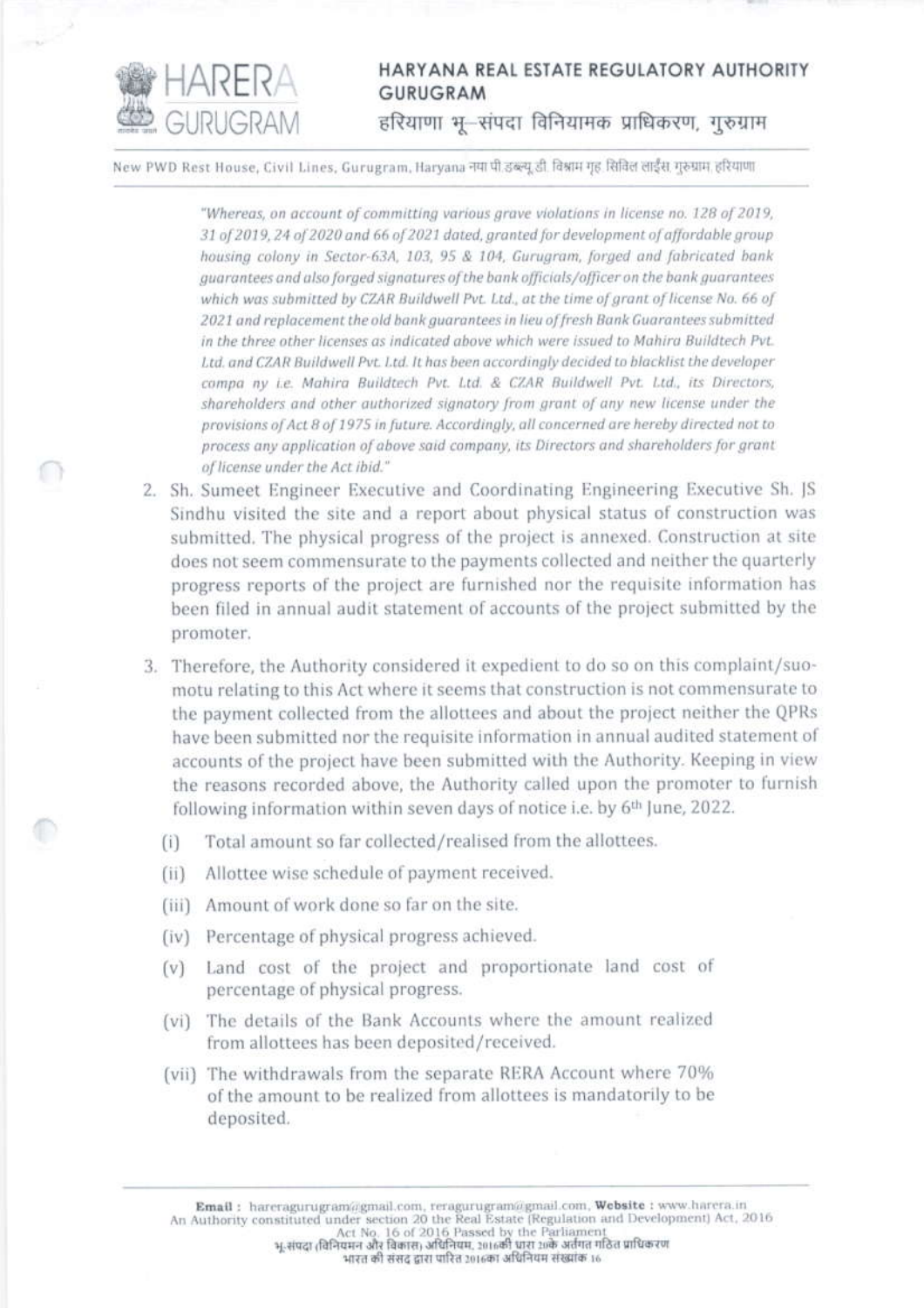

## HARYANA REAL ESTATE REGULATORY AUTHORITY **GURUGRAM**

हरियाणा भू-संपदा विनियामक प्राधिकरण, गुरुग्राम

New PWD Rest House, Civil Lines, Gurugram, Haryana नया पी.डब्ल्यू.डी. विश्राम गृह सिविल लाईस. गुरुग्राम हरियाणा

- (viii) The proofs of having withdrawn from the separate account after it is certified by an engineer, an architect, and a chartered accountant in practice that the withdrawal is in proportion to the percentage of completion of the project.
- (ix) The details of the balance available in the separate RERA Account and whether it is remaining amount in the separate RERA Account out of seventy percentage of total amount realized from the allottees after withdrawals as per provisions of section  $4(2)(1)(D)$ .
- (x) Duly certified and signed by a chartered accountant a statement of accounts and annual audited accounts of the project for the financial year 2019-20 and for the financial year 2020-21.
- (xi) Certificate of the Chartered Accountant that amounts collected for this project and the withdrawals have been in compliance with the proportion to the percentage of completion of the project.
- (xii) Wherever there has been deviation/variation from the provisions of section  $4(2)(1)(D)$  the explanation relating to same.
- (xiii) Copy of documents submitted to Director Town & Country Planning, Haryana in compliance of rules in part IV of the Haryana Development and Regulation of Urban Areas Rules, 1976.
- The Authority exercising powers as vested in it under section 35 of the Real Estate 4. (Regulation and Development) Act, 2016 directed the promoter to furnish in writing the above information and explanation within a period of 7 days from issuance of this notice i.e., by 6th of June, 2022.
- Reply to the notice, submitted by the promoter was not found in order. Hence, the 5. authority, exercising the powers under section 36 of the Act on being satisfied that an act in contravention of this Act, or the rules and regulations made thereunder has been committed and continues to be committed, ordered restraining the promoter withdrawal from the project account i.e. master account/separate RERA account and the fee account or any amount until the conclusion of such inquiry or further orders.
- The promoter is further restrained from creating any third party right by way of 6. mortgage/loan or any other manner on the project land, sold and unsold unit further.
- Now the authority further decides to order forensic audit of the project account on 7. the points mentioned in para 4 above by Grand Mark & Associates (one out of the empaneled list with the authority) and fix the audit fees of Rs. 50,000/- which includes all out of pocket expenses and the promoter has to reimburse the audit